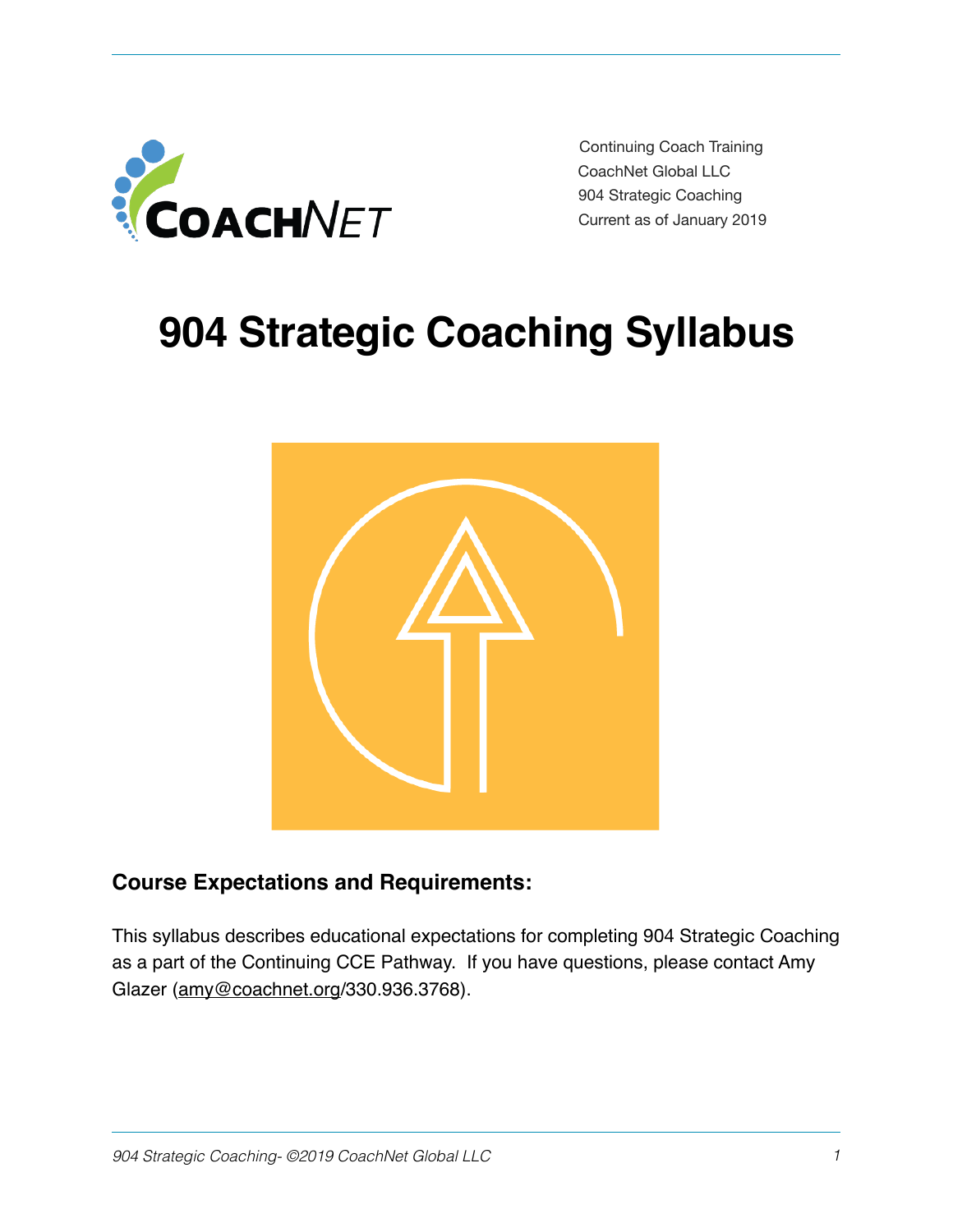### **Basic Information:**

- 904 Strategic Coaching
- Online

### **Number of Coach Specific Training Hours**:

- 4 x 60 minute class sessions (online)
- CoachNet uses a system called Zoom Meeting for our online training. You can access it through the Zoom Meeting app, or through your browser. You can acquire the link through [www.coachnet.org](http://www.coachnet.org) located in My Courses.
- One writing assignment (submitted for review by instructor).

#### **Instructor's Name:**

Dave Brunelle, ACC [dave@rockcle.org](mailto:dave@rockcle.org) 440.550.4374

## **Contacting the CoachNet Team:**

Amy Glazer, ACC Director of Coaching Community [amy@coachnet.org](mailto:amy@coachnet.org) 330.936.3768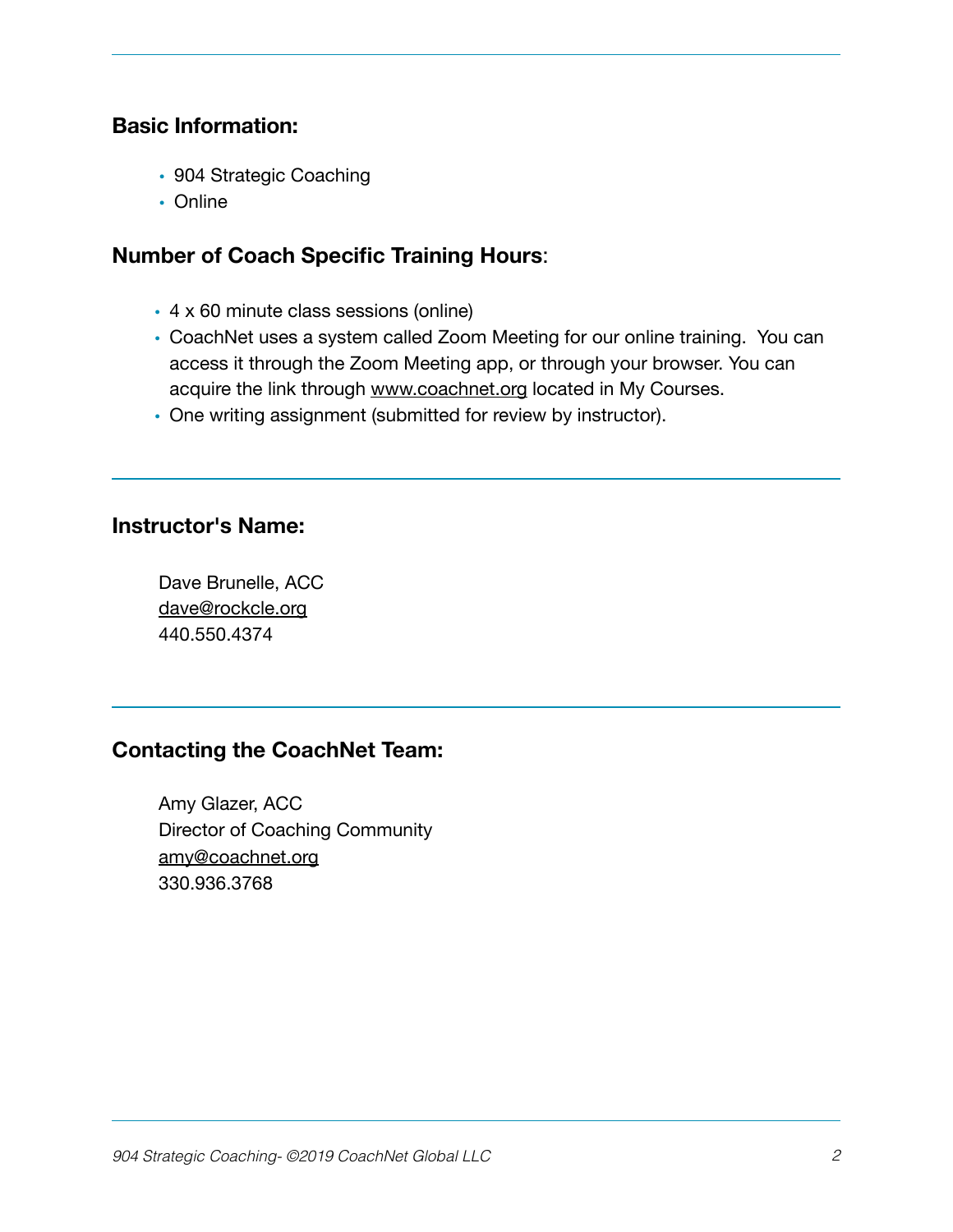## **Website Description:**

Coaches are often called in to help a leader or an organization make a vision happen or to help a client accomplish a particular goal. That's the what. Strategy is the how.

Many leaders know where they want to go, but far fewer know how they will get there. 904 Strategic Coaching will unpack coaching concepts that will help you draw goals, plans and actions out of your clients. The course will also explore a coach approach to strategy development and accountability.

You will also explore powerful questioning strategies for each stage of the strategic impact process.

This course covers the following ICF Core Competencies:

- *#4 Coaching Presence*
- *#7 Direct Communication*
- *#8 Creating Awareness*
- *#9 Designing Actions*
- *#10 Planning & Goal Setting*
- *#11 Managing Progress & Accountability*
- 4 60 minute sessions
- 4 coach-specific training hours
- This class is a part of the Continuing CCE Pathway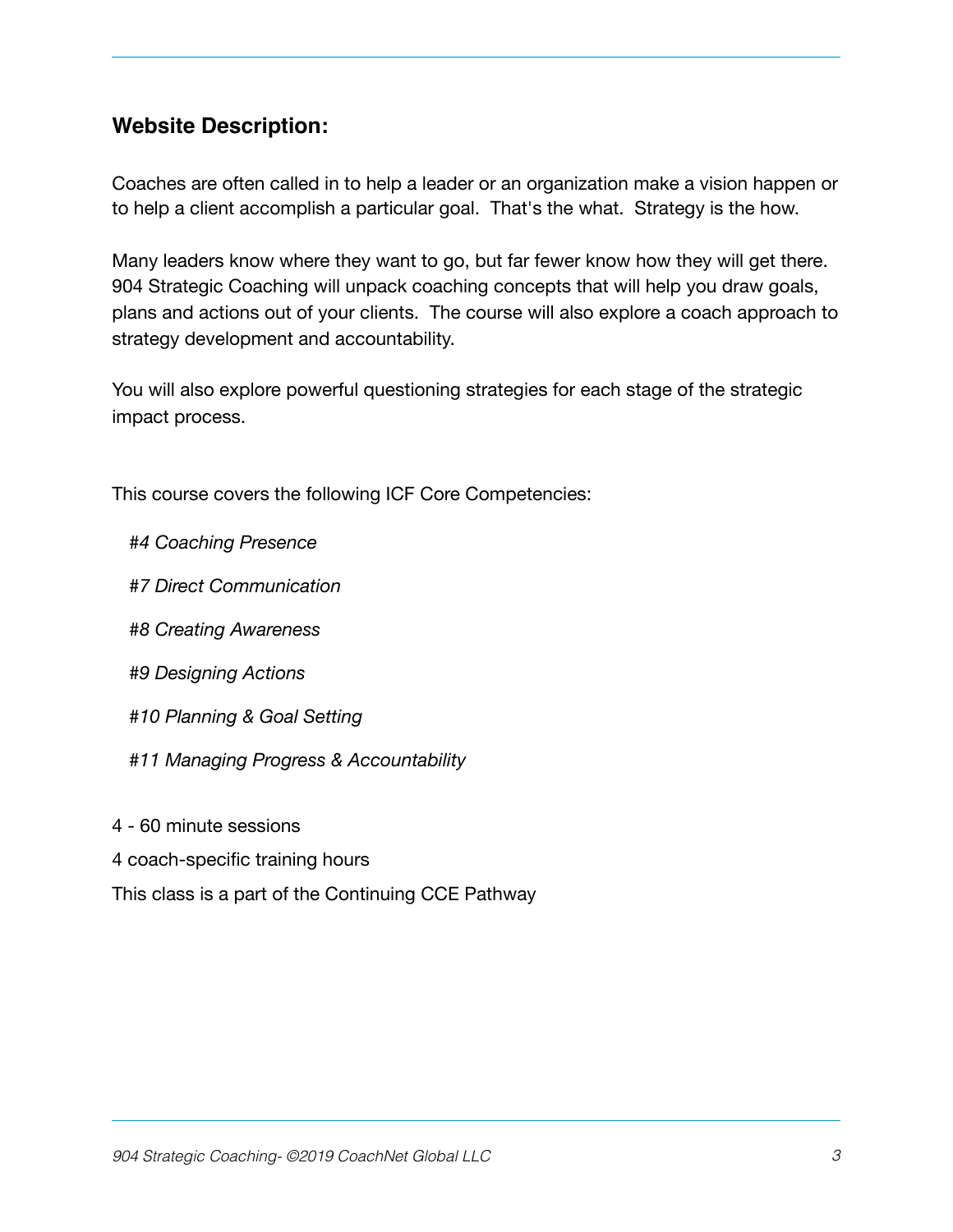## **Course Objectives:**

The objectives for this course are:

- Understand the differences between strategy, tactics, vision, and goals
- Define the role of the coach in strategic situations
- Learn to use appropriate accountability approaches in coaching
- Develop competency in evaluating strategies in coaching
- Explore the relationship between strategy & culture, and what coaching can do with that balance

## **Required Student Resources:**

To successfully complete 904 Strategic Coaching, you will need:

- A reliable internet connection
- A reliable telephone
- A copy of the 904 Strategic Coaching Participant's Sessions Guide
- An email address
- Word processing software to submit final assignments in Microsoft Word format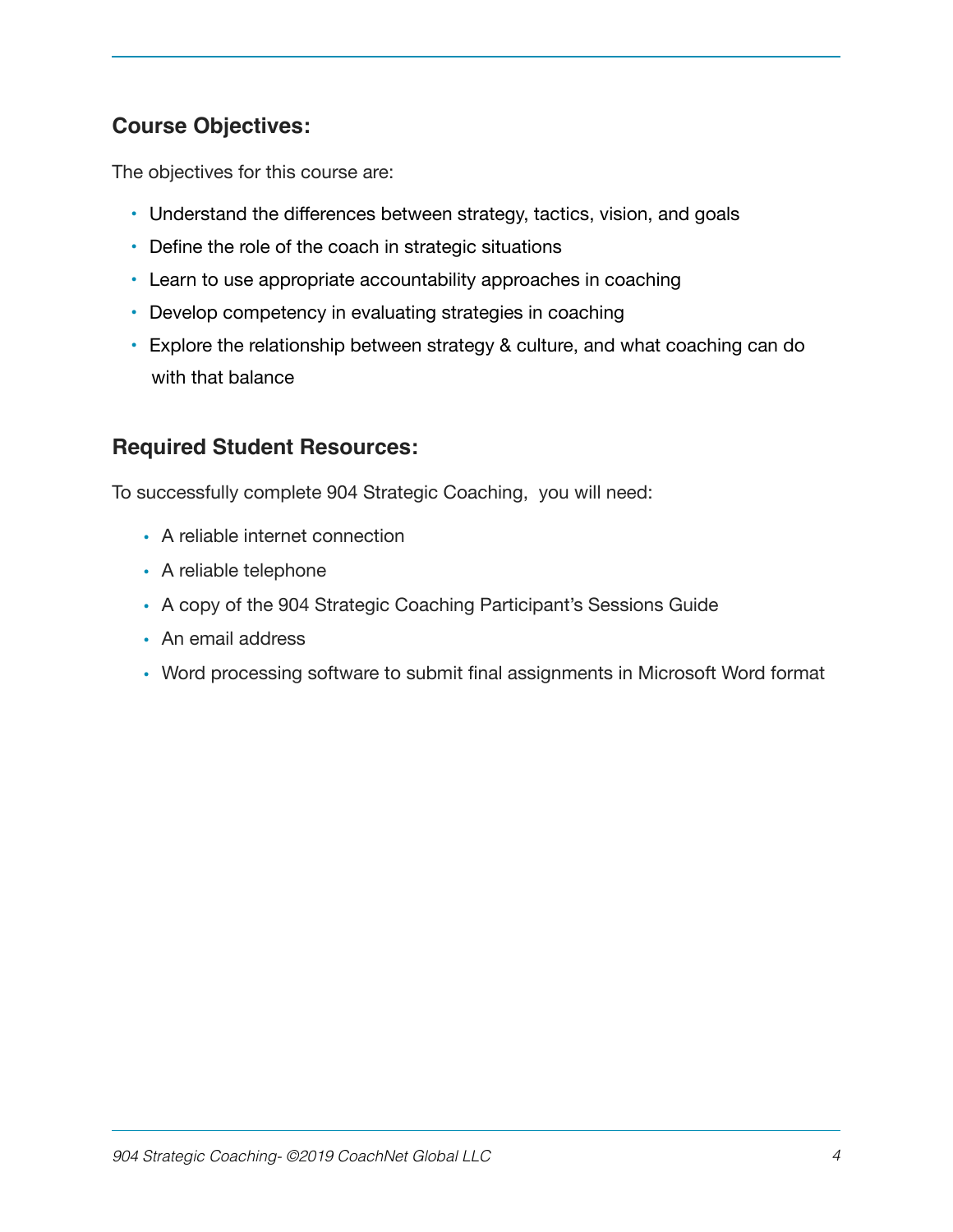## **Course Schedule/Outline/Calendar of Events:**

904 Strategic Coaching follows one of two formats: online for 4 - 60 minute sessions, online for two 2 hour sessions. Both formats include follow up assignments.

904 Strategic Coaching begins online 2-3 times per year on average.

*Course Outline:* 

| <b>Session</b> | <b>Class Focus</b>                                    | <b>Follow Up Assignment</b>            |
|----------------|-------------------------------------------------------|----------------------------------------|
|                | <b>1</b> What is Strategy?                            |                                        |
|                | <b>2</b> Strategy & the Coaching<br>Agreement         |                                        |
|                | <b>3</b> Strategy & Managing<br>Accountability        |                                        |
|                | 4 Aligning Everything in<br><b>Strategic Coaching</b> | Journal Assignment (15-45)<br>Minutes) |

All assignments must be submitted to the Instructor within 30 days of the final class.

## **Criteria for Grading:**

904 Strategic Coaching is conducted on a pass/fail basis.

You will pass 904 Strategic Coaching if:

- You attend the required 75% of live course sessions and participate in class discussions
- You listen to the recordings of missed session
- You submit your writing assignments demonstrating comprehension and application of the material